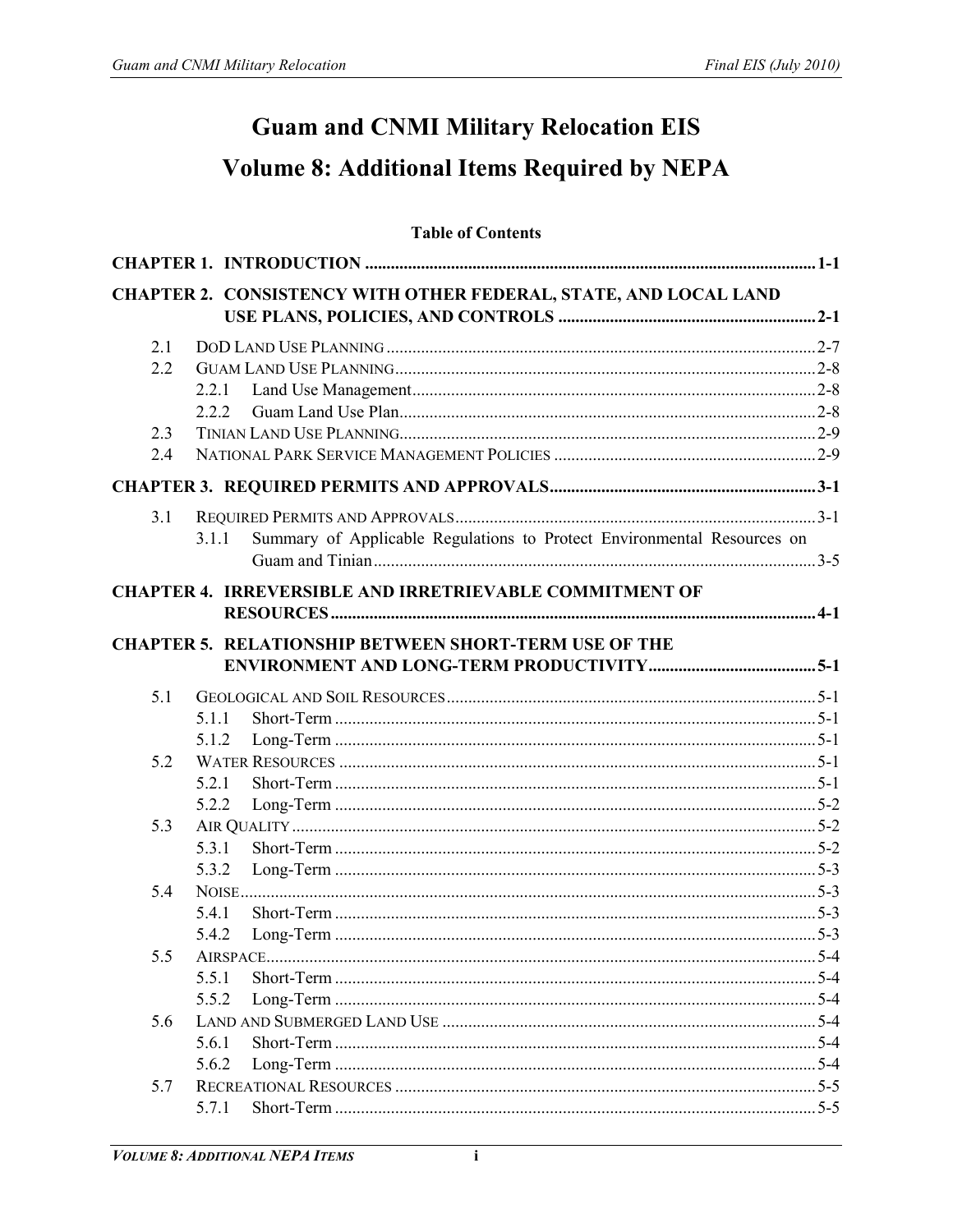| 5.8   |  |
|-------|--|
|       |  |
| 5.8.1 |  |
| 5.8.2 |  |
| 5.9   |  |
| 5.9.1 |  |
| 5.9.2 |  |
| 5.10  |  |
|       |  |
|       |  |
| 5.11  |  |
|       |  |
|       |  |
| 5.12  |  |
|       |  |
|       |  |
|       |  |
|       |  |
|       |  |
|       |  |
| 5.13  |  |
|       |  |
|       |  |
|       |  |
|       |  |
|       |  |
|       |  |
|       |  |
|       |  |
|       |  |
|       |  |
|       |  |
|       |  |
|       |  |
| 5.15  |  |
|       |  |
|       |  |
|       |  |
|       |  |
|       |  |
| 5.17  |  |
|       |  |
|       |  |
| 6.1   |  |
| 6.1.1 |  |
| 6.1.2 |  |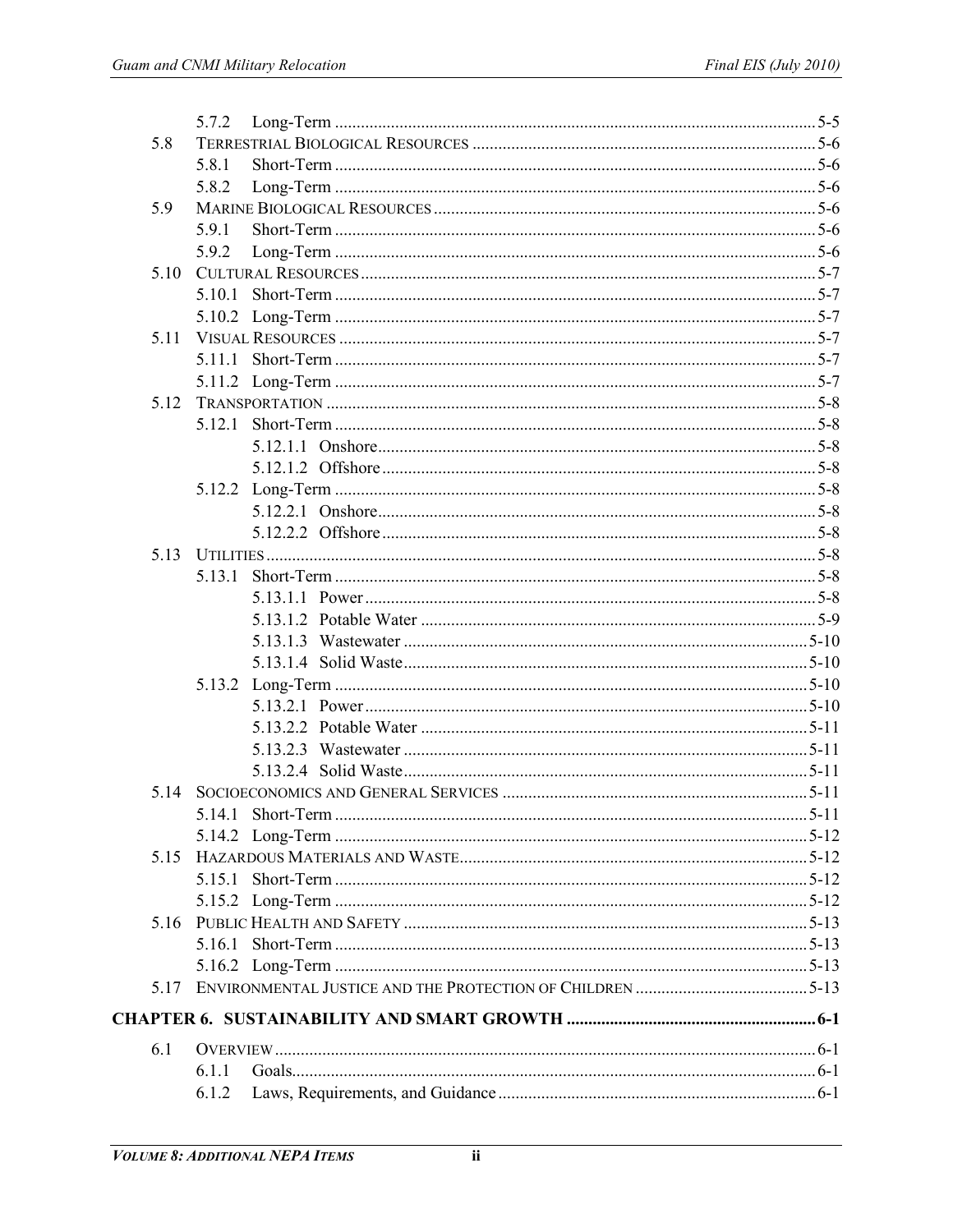|     | 6.1.3          |                                                                               |  |
|-----|----------------|-------------------------------------------------------------------------------|--|
| 6.2 |                |                                                                               |  |
|     | 6.2.1          |                                                                               |  |
|     | 6.2.2          |                                                                               |  |
| 6.3 |                |                                                                               |  |
|     | 6.3.1          |                                                                               |  |
|     | 6.3.2          |                                                                               |  |
|     |                | 6321                                                                          |  |
|     |                |                                                                               |  |
|     | 6.3.3          |                                                                               |  |
|     | 6.3.4          |                                                                               |  |
|     | 6.3.5          |                                                                               |  |
|     | 6.3.6          |                                                                               |  |
|     |                | 6.3.6.1                                                                       |  |
|     |                | 6.3.6.2                                                                       |  |
|     |                | 6.3.6.3                                                                       |  |
|     | 6.3.7          | Integration of Sustainability into Master Planning and Facilities Design 6-11 |  |
|     |                |                                                                               |  |
|     |                |                                                                               |  |
|     |                |                                                                               |  |
| 7.1 |                | PARTIES RECEIVING NOTICE OF AVAILABILITY OF FINAL ENVIRONMENTAL IMPACT        |  |
|     |                |                                                                               |  |
|     |                |                                                                               |  |
|     |                |                                                                               |  |
| 8.1 |                |                                                                               |  |
| 8.2 |                |                                                                               |  |
|     | 8.2.1<br>8.2.2 |                                                                               |  |
|     | 8.2.3          |                                                                               |  |
|     | 8.2.4          |                                                                               |  |
|     | 8.2.5          |                                                                               |  |
|     | 8.2.6          |                                                                               |  |
|     | 8.2.7          |                                                                               |  |
|     | 8.2.8          |                                                                               |  |